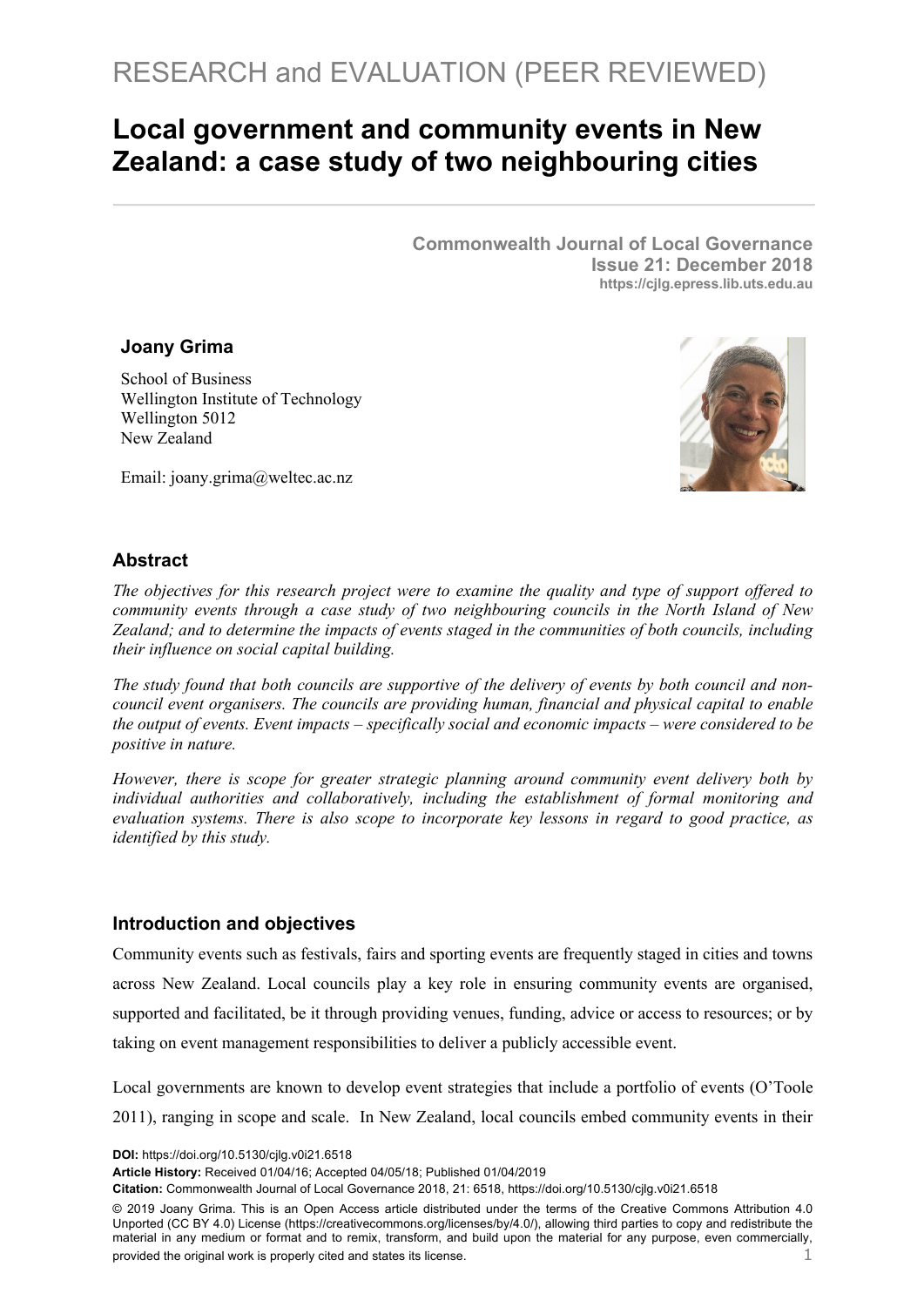day-to-day operations. However, there are variations between councils as to the input and investment made in community events, which this research project aims to explore through a case study methodology comparing two neighbouring councils.

The objectives for this research project were to determine 1) the support offered to community events by neighbouring councils; and 2) the impacts of events staged on the communities of the two councils, including their influence on social capital building.<sup>1</sup>

# **Methodology**

#### *The research setting*

Councils A and B are neighbouring local governments in the North Island of New Zealand. Council A possesses greater land mass, featuring large areas zoned as rural, while council B has a larger population and number of dwellings. Both councils are cities by definition. Council A has no events strategy, while council B follows a 10-year events strategy. Events feature prominently on both council websites, and are mentioned in their long-term plans. Council B's events output outweighs that of council A, with council B initiating, planning and delivering a number of regular 'showcase' and 'premier' events (as defined in its events strategy). Both councils attract a wide range of events organised from outside council, particularly outdoor sporting events.

Information available to event organisers delivering events within each city varies. Council A provides detailed online information and resources to facilitate running an event. These include advice on event promotion, booking council venues, using council noticeboards, road closures, food and liquor licensing, permits and waste management. Council B also provides useful online information relating to funding opportunities and event logistics, though in less detail than council A. It further describes its events role in a number of ways: as an owner and provider of venues and public spaces; as a direct supplier that initiates, plans and delivers events; as a facilitator, supporting events by playing a regulatory and advisory role; as a funder and champion of events; and as a promoter of events.

Both councils provide a contestable pool of funds for event organisers to apply for, funded through the respective event operating budgets. Council A has a total annual events fund of \$50,000 for council and non-council events, while council B has an annual support fund dedicated to non-council events of \$100,000, and a contestable fund of \$150,000. Both councils also make a wide variety of non-financial resources available to events, such as venues, equipment, signage, promotion and informal advice enabling organisers to navigate council processes and meet regulatory obligations.

 <sup>1</sup> This paper is based on 'A tale of two cities: local government, community events and social capital building', a Master's degree thesis completed by the author in 2016 (Grima 2016).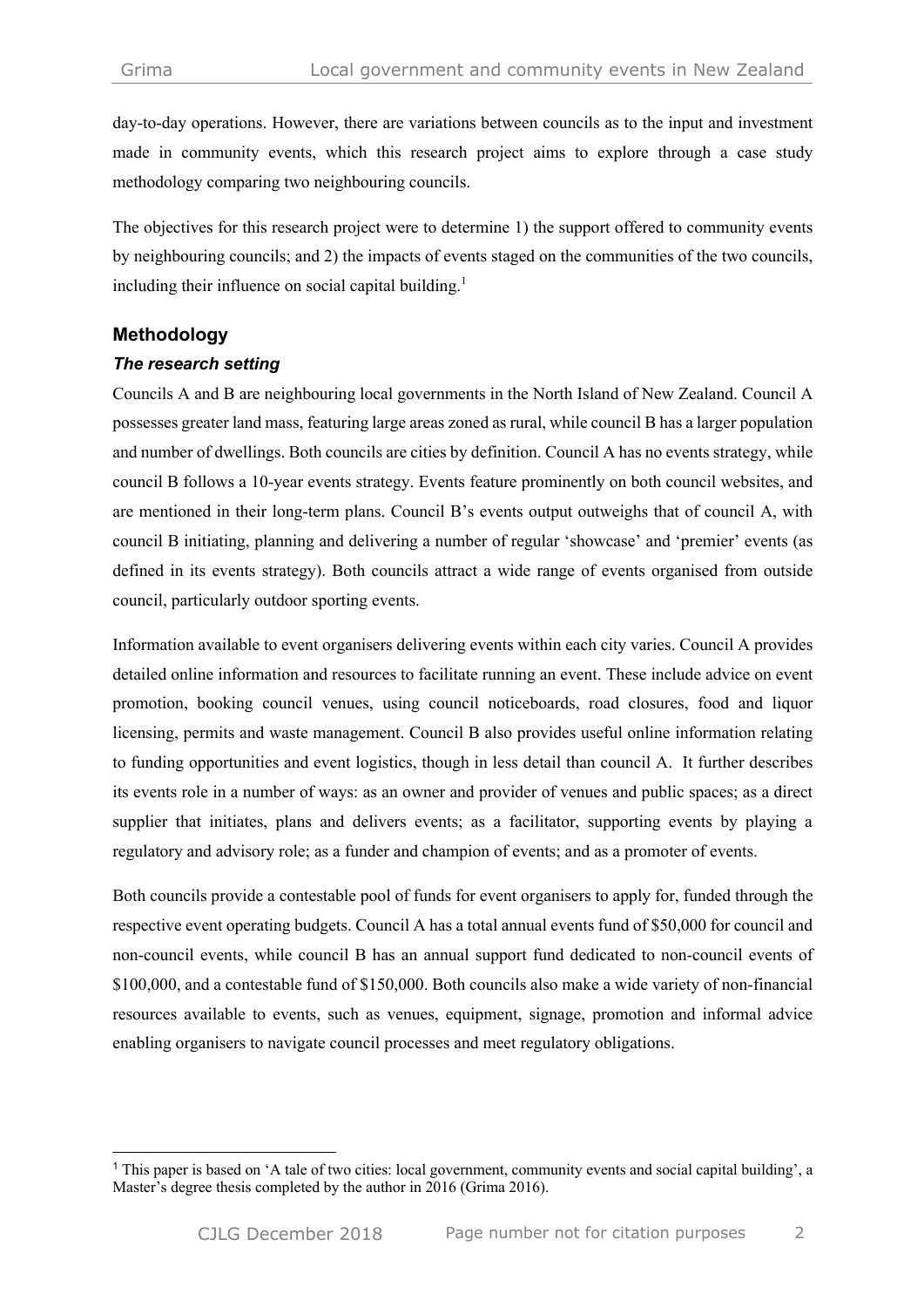#### *Participants*

Participants in this research fell into three categories: key council personnel involved in events; local councillors with a strong interest in community events; and local event organisers collaborating with council in some way to deliver events. To preserve anonymity, participants are referred to as 'council A event organiser' and 'council B event organiser'; 'councillor A' and 'councillor B'; and 'non-council event organiser A' and 'non-council event organiser B'. A total of six participants were recruited, all of whom lived and worked within the council boundaries they were selected to be questioned on.

To achieve a triangulated overview of how councils A and B support and approach the delivery of events, semi-structured, face-to-face interviews were undertaken with participants over a two-month period in 2015. The questions were designed to collect data on: the support for events available from each council, such as funding, venues, human resources and marketing platforms; the strategic objectives rationalising council support for events, such as 'pride in place', community building and well-being, economic growth and the attraction of visitors; and event impacts, including social capital building through events. A qualitative approach was chosen as it allowed for more comprehensive and robust responses than would be achieved by a quantitative study. Also, the investigation of the same research questions in two or more places using a common method facilitates comparative research (Nicholson and Pearce 2001).

The methodology was inspired by that employed by Pugh and Wood (2004) in their research project titled *The strategic use of events within local government: A study of London borough councils*. Pugh and Wood's research builds on work previously undertaken by Bennett and Koudelova (2001) on improving the image of downtown areas in London and New York, which recommended a more strategic approach to marketing by councils. Pugh and Wood (2004) attempted to ascertain whether events were being used strategically and complementary to statutory services such as regeneration and social welfare and as part of an integrated plan, or as a marketing tool by London borough councils, using face-to-face interviews supplemented by the analysis of relevant council documentation.

#### **Literature review**

#### *The role and impacts of events*

Events play an important role in society, breaking up the routine of daily life (Shone and Parry 2013); and are delivered in specific social, political, economic and environmental contexts with the ability to significantly impact the host community (Holmes et al. 2015; Arcodia and Whitford 2006). The impacts of events, both positive and negative, are becoming more detailed and better known as research knowledge expands.

Festivals and community events evolve from, and mirror the values of, the communities which create them (Getz and Frisby 1988). Although they display considerable variation, festivals and community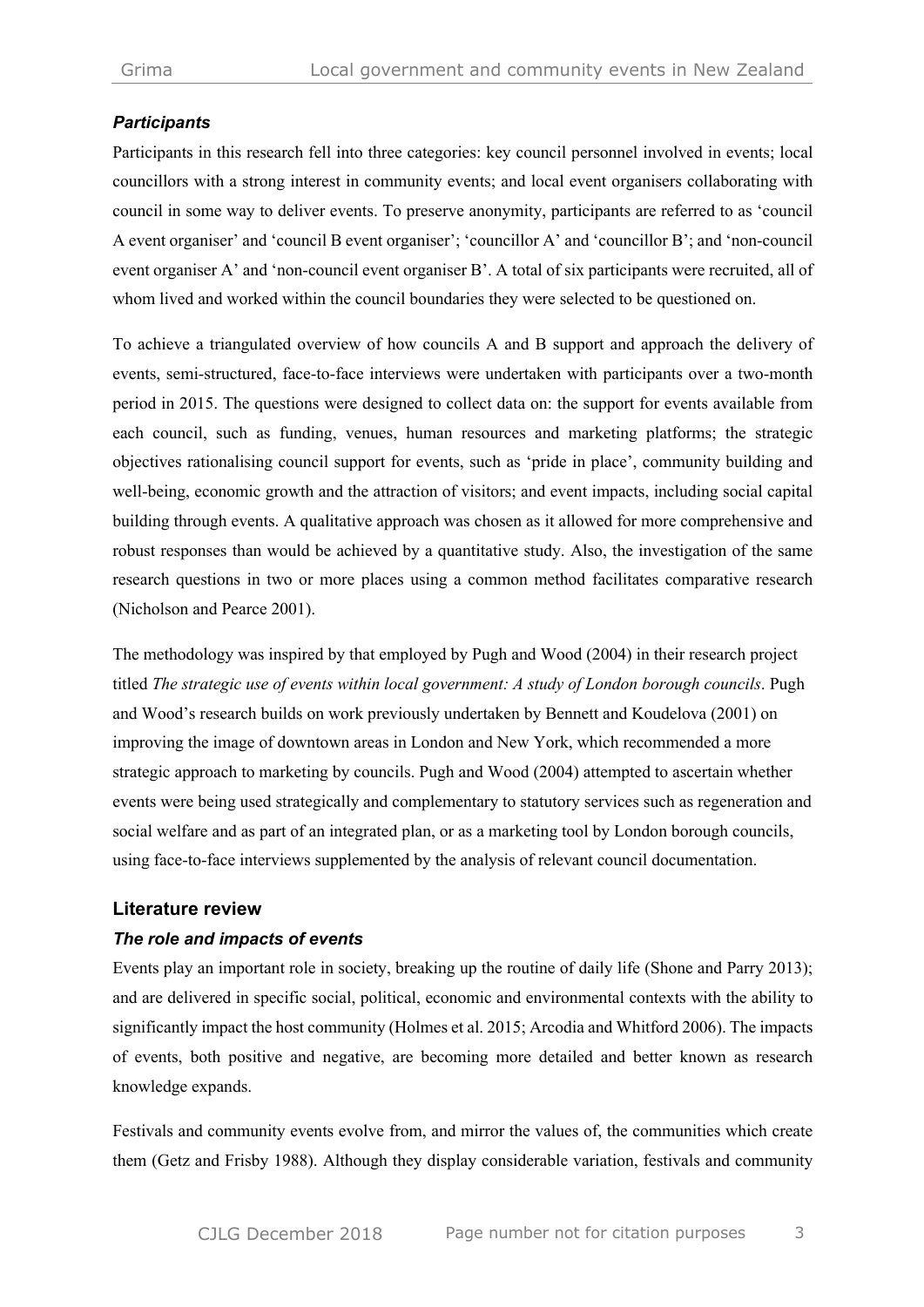events are always about people – those producing them, and those attending them (Buch et al. 2011). Events are important for their social and cultural roles, with public and not-for-profit sectors being the most frequent event hosts (Andersson and Getz 2008). Usually held annually or biennially, festivals and community events generally enjoy the ongoing support of the local council they operate within, target audiences who are primarily local (Small et al. 2005), and are organised cooperatively by volunteers with support from local organisations, the local business community, and the local council (Allen et al. 2011).

Public agencies with responsibilities for well-being outcomes are increasingly realising that festivals and community events are a powerful tool for engaging effectively with communities (Phipps and Slater 2010). By their communal nature, events help to build and strengthen community ties; they also develop local infrastructure and provide spending channels for residents and visitors (Pegg and Patterson 2010). Festivals have the ability to shape a community's image (Delamere 2001); play an important networking role (Pickernell et al. 2007); provide a centre of orientation for a community (Yuen and Glover 2005); and place or keep towns 'on the map' (Brennan-Horley et al. 2007). Events are often seen as high points in the community calendar, building on and adding to a community's sense of place. Events also provide an avenue for communities to host visitors and share activities representative of community values, while outwardly manifesting community identity (Derrett 2005).

Event impacts are outcomes from the planning and delivery of the event – some of which are beyond the control of event organisers – whether or not they were expected to occur (Wood 2009). Event impacts can be both direct and indirect, and have the potential to permeate the host community; for this reason, the study of social impacts in particular is an important aspect of event management (Mackeller 2013). Social impacts are defined as anything potentially having an effect on the quality of life for the host community (Fredline et al. 2003). In order to constructively manage event impacts, event organisers should continually be aware of community interests and concerns (Small 2007). Often, the positive social impact on the host community is why event organisers become involved to begin with (Finkel 2010); therefore, awareness of impacts and of host community attitudes toward those impacts is beneficial for event organisers seeking to maximise social benefits and minimise social costs (Delamere 2001).

Events have been credited with the building of social capital in a community (Jamieson 2014; Reid 2007; Yuen and Glover 2005). The Organisation for Economic Co-operation and Development defines social capital as *"networks together with shared norms, values and understandings that facilitate cooperation within or among groups"* (Keeley 2007, p.103). Indicators of social capital include levels of giving, civic engagement, voluntary activity, participation, meeting obligations, community reciprocity and trust – including trust in public institutions such as local government (Spellerberg 2001).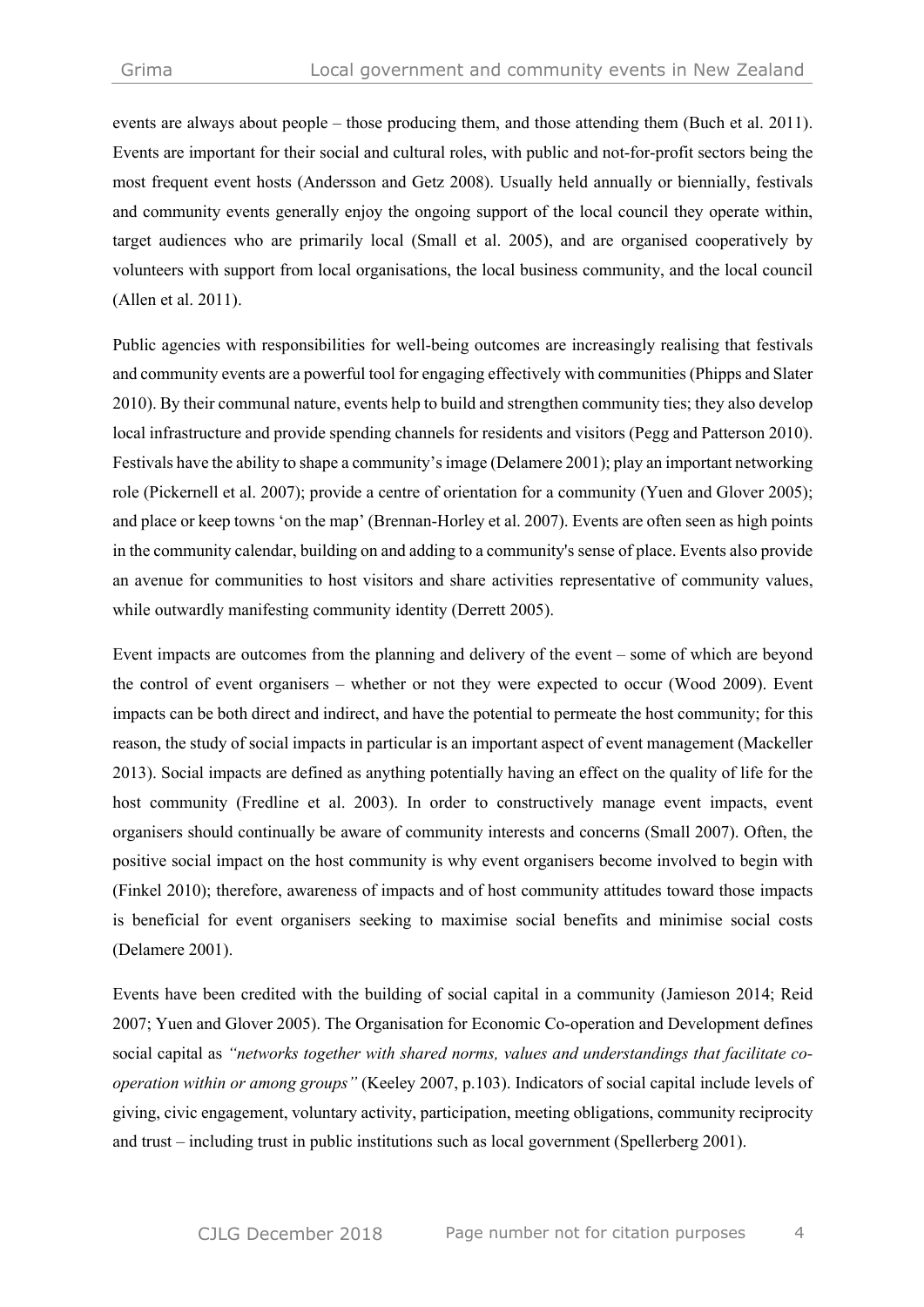# *Event strategy*

Event strategy refers to developing a long-term plan of action to achieve organisation-wide objectives through the design, implementation and evaluation of events (O'Toole 2011). Governments at all levels play a role in employing and developing event strategies, consciously using events in tandem with other policies and strategies to achieve short- and long-term goals (Allen et al. 2011). Existing research (O'Toole 2011) suggests that local governments strategically support events for four broad reasons: strengthening the community, event sustainability, economic development, and to increase tourism to the area. It has also been suggested that strategic event planners should not hesitate to discontinue events that do not meet their objectives, as an effective portfolio of events is of utmost importance (Getz 2002). Local governments develop strategies that span a range of events, in order to coordinate and facilitate their involvement, and make effective use of resources (O'Toole 2011). Event portfolios may include both existing events known to the host community and newly-sourced events, while an event strategy may include providing resources to event organisers to assist with event planning and delivery (Allen et al. 2011).

In their research into the strategic use of events by London borough councils, Pugh and Wood (2004) found that event strategies developed by local councils were more successful if they featured clear objectives that complemented broader strategies for the area, and also if they were allowed time to develop and produce long-term results. In recent decades, incorporating festivals and events into city planning has become a recognised strategy to further local urban and economic development, and to positively promote the image of a city (Jakob 2013). This builds on the work of Wood (2006), who suggested that non-strategic use of events by local government is a missed opportunity to gather information on the effectiveness of their events, including positive social impacts such as community building, making it difficult to justify delivering a portfolio of events.

Local government is an important player in the delivery of events, as consent from the local council is often a prerequisite for an event to be staged (Larson 2002). The local council is a regulator, and sometimes also a facilitator and partner (Getz et al. 2007), with a leading role to play in supporting the sustainable operation of local events (Jones 2014). Derrett (2005) outlines the stakeholder role of local government as encompassing policy and planning frameworks, events and project management personnel, infrastructure support, and in-kind and financial investment. Events supported by local government can encourage a positive attitude to the local council by its constituents (Wood 2009).

The literature on the role and impact of events and event strategy is largely in support of community events, particularly the ongoing involvement of local councils. This research project seeks to add to the body of knowledge from a New Zealand perspective, and apply learning from the international literature to a local context.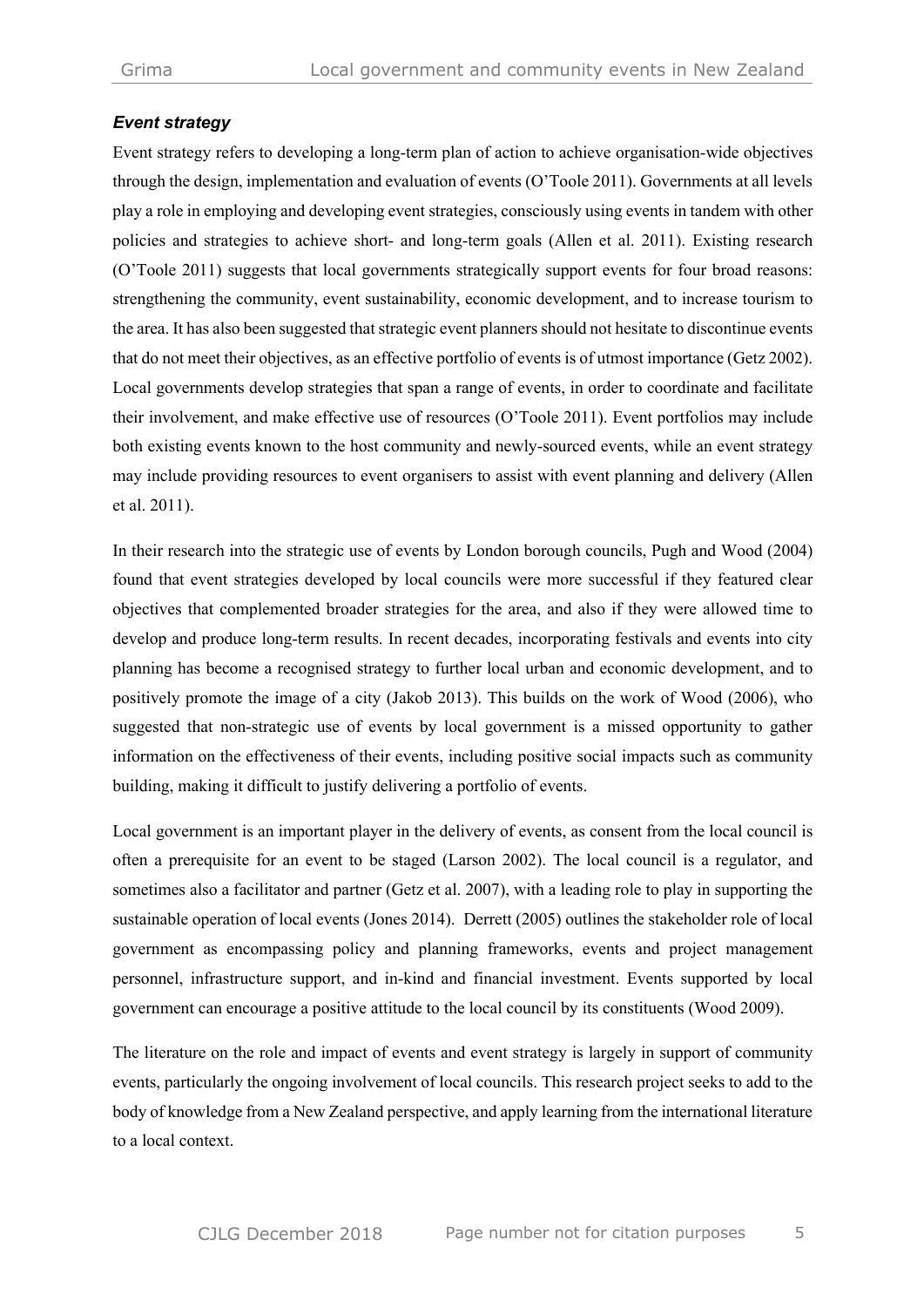# **Findings**

The findings are presented in sections aligning with the interview question themes, with responses from councillors A and B, council event organisers A and B, and non-council event organisers A and B. In common among the six participants was their commitment to delivering quality community events; as well as a personal belief in the positive impact of community events. Each participant had dedicated a significant amount of their work history to event management, as well as volunteering free time to 'give back' to the community through the staging of events.

# *Support and resources for events*

All respondents agreed that their respective councils provide support and resources for non-council events. Overall, however, there was a feeling that councils could be doing more, but that input was limited. Reasons given for this were lack of funding and lack of council staff interest.

The two councillors interviewed were positive about council support for non-council events. Councillor A felt the council had a good approach to managing local venues and noted that most events were provided either free of charge or at very low cost. The potential for events to have an economic impact in the area was part of the council rationale for this support. Council event organisers were seen as an intermediary to help community events be delivered, connecting event organisers with the people required to enable their events and were able to *"give good advice and try to be a one-stop-shop".*  Councillor B felt that the council *"provides quite a lot of support",* despite the demanding workload and limited financial capacity, and was *"convinced that if a group wanted to put something on and they needed assistance in knowing how to project manage or plan… the council officers would probably be quite supportive".*

Council A event organiser felt council staff in general were approachable and easy to connect with. Council venues were offered free of charge or at discounted rates for community events *"to make things more accessible".* Staff work closely with non-council event organisers, "*and if it's something that I'm really passionate about, I'll work for free".* Council A event organiser was mindful of the need to cover costs and continue to be a viable council operation, although noting that *"nothing's ever a no, we will always try and make something happen"*.

Council B event organiser, somewhat in contrast, believed contact with non-council event organisers could be increased. Apart from delivering the council events portfolio, council B event organiser spent the majority of their work time managing a contestable fund for event organisers. As part of its events strategy, council B was planning to create event management guidelines for event organisers as a "how to" approach to simplify staging events in the area, as well as delivering training workshops on best practice event management in the near future to strengthen the skills of local event organisers.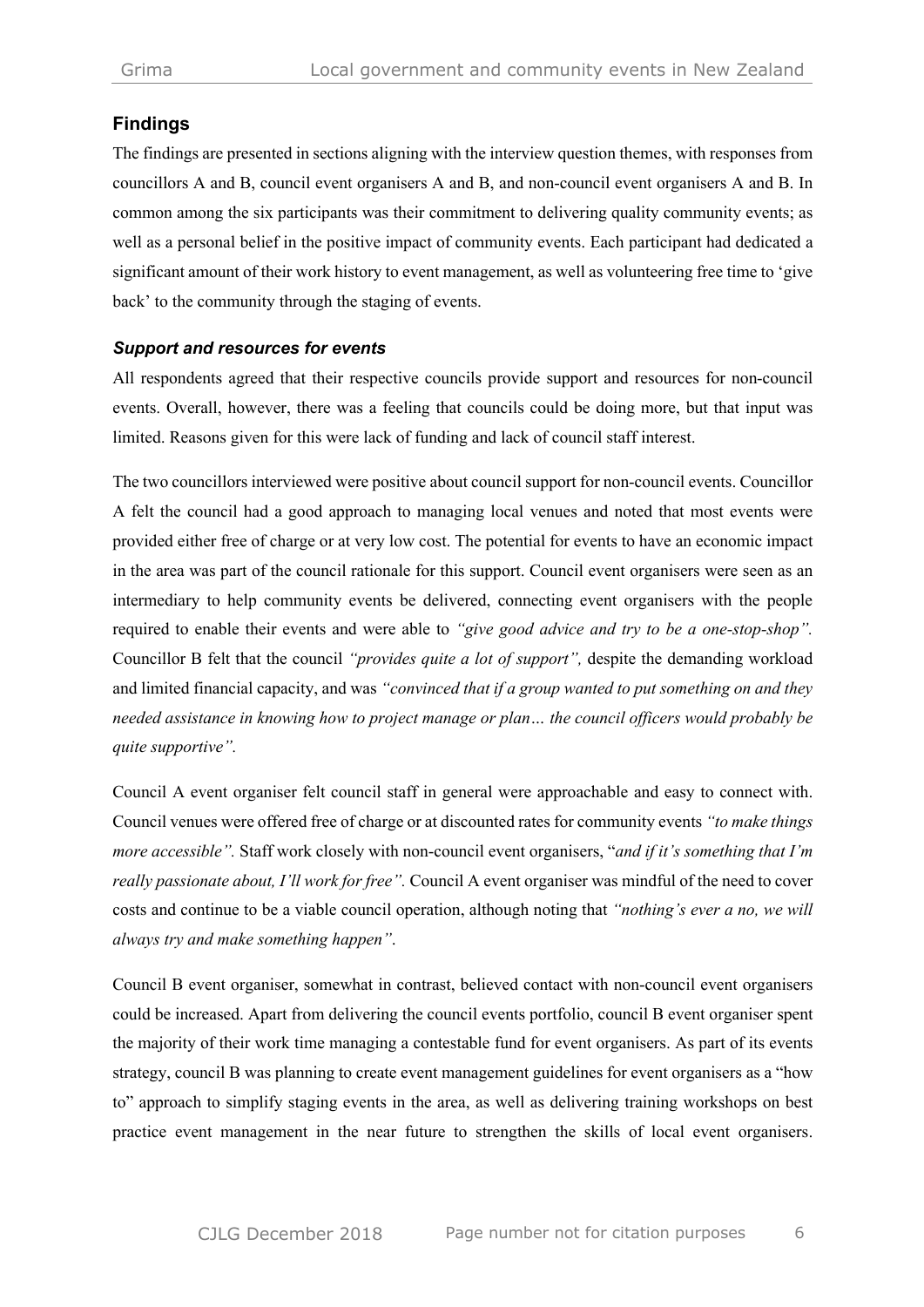Networking sessions were also planned, in order for event organisers to connect and potentially collaborate.

Non-council event organiser A has extensive experience of working with council A, through a longstanding arrangement for the complimentary use of a council-operated park to deliver a biennial event. However, this respondent felt that although council staff are supportive of events, *"they're not passionate about the city or about events",* and was disappointed to not have *"seen a council person at any of our events"*. The support of the council was considered a strong influencing factor in the sustainability and long-term existence of the event, particularly in the wake of staff changes which had affected liaison with non-council event organisers: *"It's definitely harder to run an event now than it was".*

Non-council event organiser A suggested the council could facilitate a biannual meeting of local event organisers in order to network, coordinate an events calendar, and share resources, knowledge and skills. Council assistance within such a forum with risk management compliance, health and safety and traffic management would also be well received. This respondent also appreciated the fact that the council provided a valuable event promotion tool via its website, and also had arrangements with broadcasters and advertisers available to non-council event organisers.

Non-council event organiser B acknowledged that their council provided advice and opportunities for funding, promotional support, venues and other resources to non-council event organisers, but was disappointed by what they saw as onerous conditions applied to a small amount of funding secured for the delivery of an event. The funding process was considered *"quite time-consuming; not very userfriendly and wasn't really helping me much".* However, like their counterpart in council A, this respondent felt that event promotion was done quite effectively and simply via the council website.

#### *Event strategy*

Councillor A described strategic event objectives as being connected to creating a vibrant central business district, and generating economic benefits for local retailers. Engagement with youth and providing a place of activity were also cited as objectives, as well as staging events to act as a destination attraction for people from within and outside the city. Councillor A was aware that some councils have adopted event strategies and policies, but that council A had not opted to do so. Instead, councillor A felt the council portfolio of events, and the events it offered support to, was driven largely by the existing infrastructure in the city, specifically its venues and the natural environment.

By contrast, in regard to strategic event objectives councillor B felt that council-run events are very much about creating community involvement and connectedness. *"You need to have your community involved and feeling connected with the area they're in so that you can actually run a city. If everybody doesn't care about where they live, you don't get very far."* Councillor B believed that events helped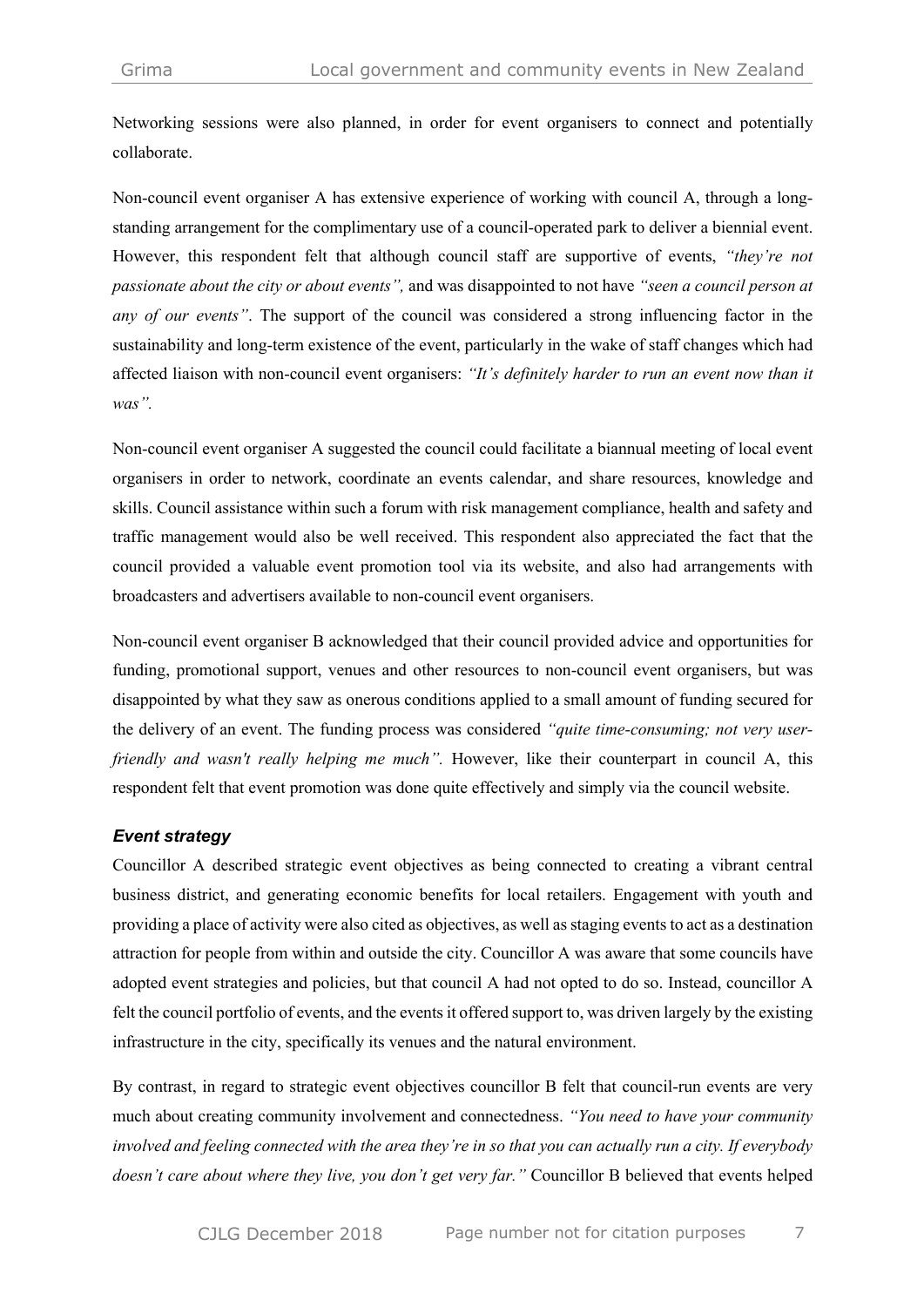foster community feeling, and creating events that involve and engage family groups to *"get some sort of impetus and input is very important".* While councils have a responsibility to provide basic services such as rubbish collection, councillor B believed that councils also played a role in nurturing the welfare of the community, a part of which was fulfilled by community events.

Although council B does have an events strategy, councillor B felt that an *"instant gratification"* approach to events often worked against the long-term success of events. Council B was inclined to drop events that were not drawing large crowds after several years, rather than progressively growing these events. Councillor B felt strongly that council *"underestimates the worth of events",* with events being *"totally underfunded";* although acknowledging that funding had increased somewhat over the years. Councillor B also felt that when events personnel within council changed, so too did the events portfolio, but without a rationale to justify doing so. Despite these criticisms, however, councillor B considered the events staff *"undervalued and underfunded".* 

When asked about how events were selected, *"We do kind of everything"* was council A event organiser's response. A change in management prior to data collection had influenced the communityoriented direction of the events, in particular to engage youth. *"We're very conscious of our community and engaging them* [youth]." Council A event organiser commenced event planning for the following calendar year during the last quarter of the current year. This planning is informal and internal, and not a strategic council requirement. Council A event organiser stressed that they consider non-council events when planning the events calendar. *"We are very conscious when we are programming that we are catering for everybody and we're not clashing with other… community events that are going on."*

Council B, on the other hand, works to a strategic events policy, with an expectation that events will fit into certain categories. Council B event organiser described the events strategy as aiming to achieve a portfolio of events covering different event types. The events strategy also sets the expectation that events will generate a return on investment in financial terms. Despite the existence of the events strategy, however, council B event organiser felt council B was at times reactive and ad hoc regarding its portfolio of council-delivered events. *"We do* [core events] *around different areas of community and then we just try and fill in the rest of the year with as much as we can."* Council B's events strategy fits within its overarching objective to make the area an attractive city to work, live and play. *"People want to stay here, and live here because there are fun things happening for them to participate in and enjoy."*

In an effort to deliver more strategic council events across the region, council B event organiser participates in a region-wide forum with other local council event organisers. The forum is still gaining traction and building trust, with the core idea being that events should complement rather than clash or compete with one another in different cities within the region.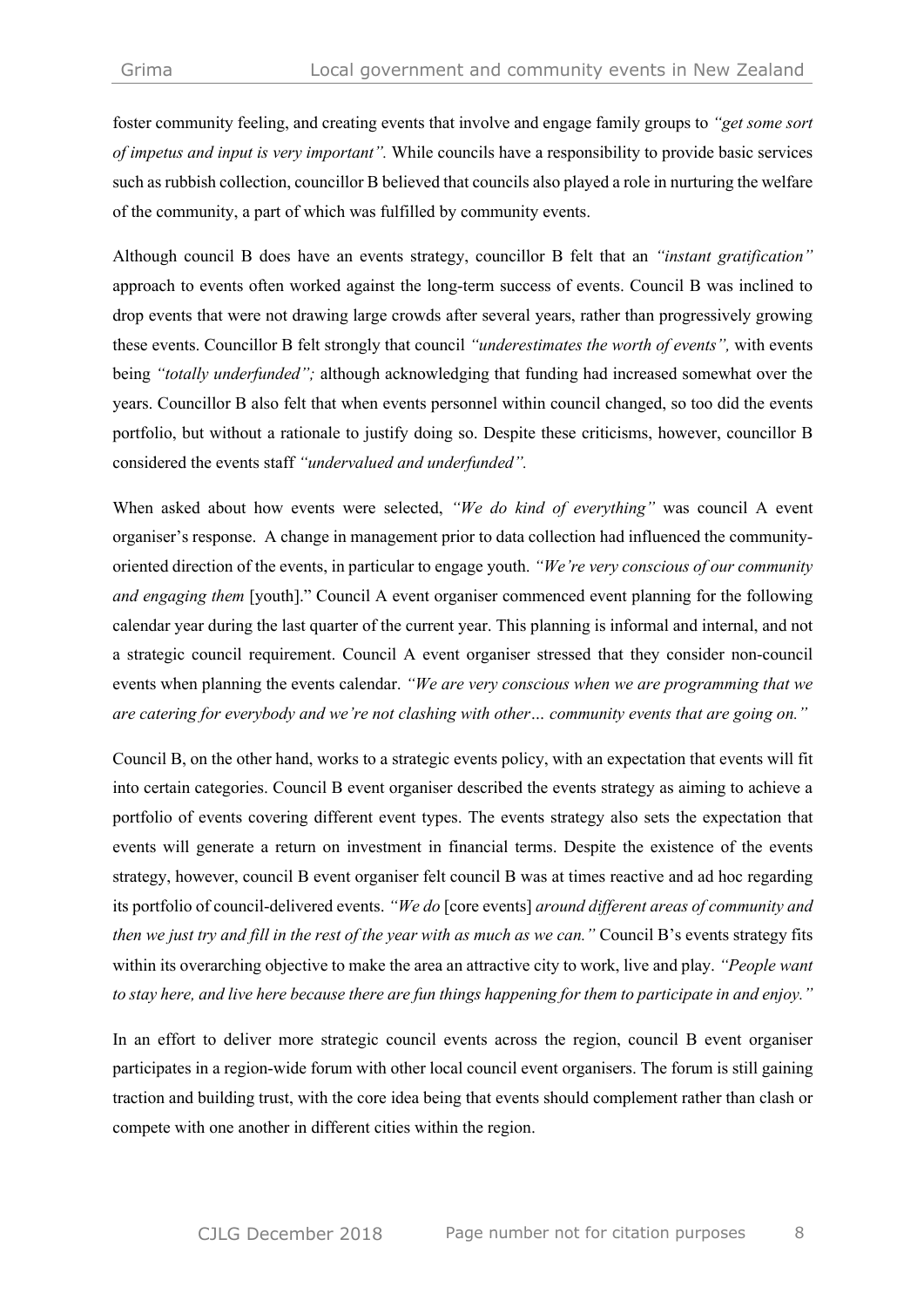Non-council event organiser A was not aware of any council strategic objectives and was aware that their council did not have a formal events strategy. This was largely due to the fact that local event organisers were not consulted at any level regarding event output. *"I don't think there's a grand strategic vision of where they're going with events."* Non-council event organiser B, by contrast, felt that engaging with low socio-economic groups, ethnic minorities and women were part of the council's strategic objectives in relation to events; alongside providing recreation opportunities and meaningful engagement with youth. Non-council event organiser B suggested that council B focused disproportionately on the larger events it delivered, aiming to compete with bigger, neighbouring local councils.

#### *Impacts of events*

The impacts of events mentioned by participants were most closely aligned to economic and social impacts. Councillor A felt that the primary impact of events was the *"feel-good factor"* they could generate: among people coming into the area to attend the events, those living in the area who attend, and also non-attendees who *"see that they're happening and get that impression of vibrancy".* Economic benefits to local retailers were also mentioned, including opportunities for community group fundraising. Councillor B was less specific, but felt that events provided positive impacts that improved the community.

With respect to building social capital as an impact, councillor A commented this was *"actually happening"* within the community, particularly thanks to non-council event organisers who have *"built really good relationships all around the community and with various parties, the council, other venues, other groups who have worked with them"*. Councillor B felt it was *"absolutely imperative"* that councils use their investment in community events to develop and fully maximise social capital gains that events can facilitate.

Council A event organiser felt that people can feel a *"sense of belonging"* by attending a community event, being part of the action rather than an observer. Council B event organiser was conscious of the social impacts that events could have in the community. *"Events need to be accessible, you have to tailor them to a target audience. The community is very diverse so you need a diverse range of events."* A focus for council B has been to stage affordable events so that those otherwise unable to afford such an experience are not excluded.

Both council event organisers made a connection between events and social capital building. However, council A event organiser pointed out that although events were capable of building social capital, *"people don't always take advantage of the opportunities that are given to them by their communities"* by participating in public events that could expand or strengthen their social network. Council B event organiser felt that *"local governments have a need to be seen in a positive light regardless of how they*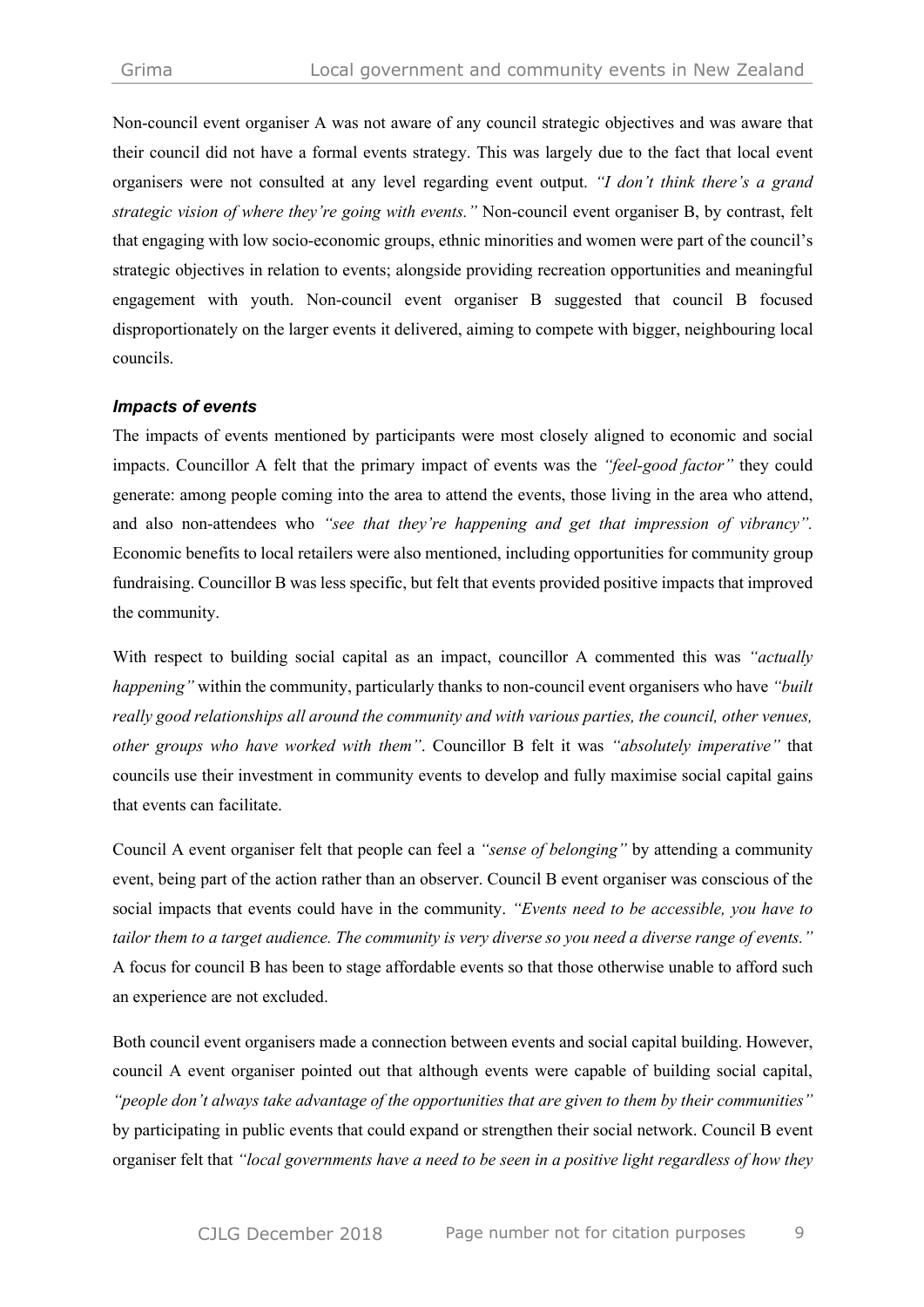*achieve* [social capital] *through events".* At times, this respondent felt council events took a 'top down' approach, rather than working with the community to determine their interest or otherwise in events. *"It…has no thought for the area that they're doing it in. Is this event appropriate for the people that live in the area and is it something they even want?"* Council B event organiser felt this approach to community events worked contrary to social capital building, as it was not conducive to trust-building between communities and their council.

Non-council event organiser A was more positive, feeling that event impacts included providing a showcase for the skills of community members, as well as *"giving back to the community"*. Events offer an outlet to give *"people an experience".* Non-council event organiser B said events provided *"people an opportunity to participate in something"* while also attracting new people into the area. Community events were thought to be *"a bit more personal"*, and many were about the participants *"personally achieving"* something from having partaken in a particular event, such as completing a fun run.

Both non-council event organisers mentioned that events had a positive economic impact on the community, including providing a forum for social capital building. Non-council event organiser A said: *"There's probably several hundred people involved… in helping me put the event together"* – with each making a contribution to enlarging the social capital pool. Councils remaining autonomous rather than amalgamating was seen as an important way of ensuring social capital stores remain in the local community. At the time data collection occurred, a proposal to merge nine local authorities, including councils A and B, was under consultation. This proposal has since been scrapped due to a lack of support.

# **Discussion and conclusion**

The discussion is presented in sections aligning with the findings themes, concluding with a comparison of the councils' support for community events, and key lessons for local government.

#### *Support and resources for events*

There was agreement among respondents that councils A and B are approachable, helpful and supportive of event organisers, giving the impression of positive stakeholder relations. Good relationships with local councils are important for event organisers, particularly where financial support is being sought (Andersson and Getz 2008). Council event staff will generally do as much as they can to ensure events are successfully delivered. Where event organisers require guidance pertaining to event management, council staff are able to direct them to appropriate, freely accessible resources, as well as providing informal expertise and being a 'one-stop-shop'. Nevertheless, despite these resources noncouncil event organiser A still expressed a concern that *"it's definitely harder to run an event now than it was".*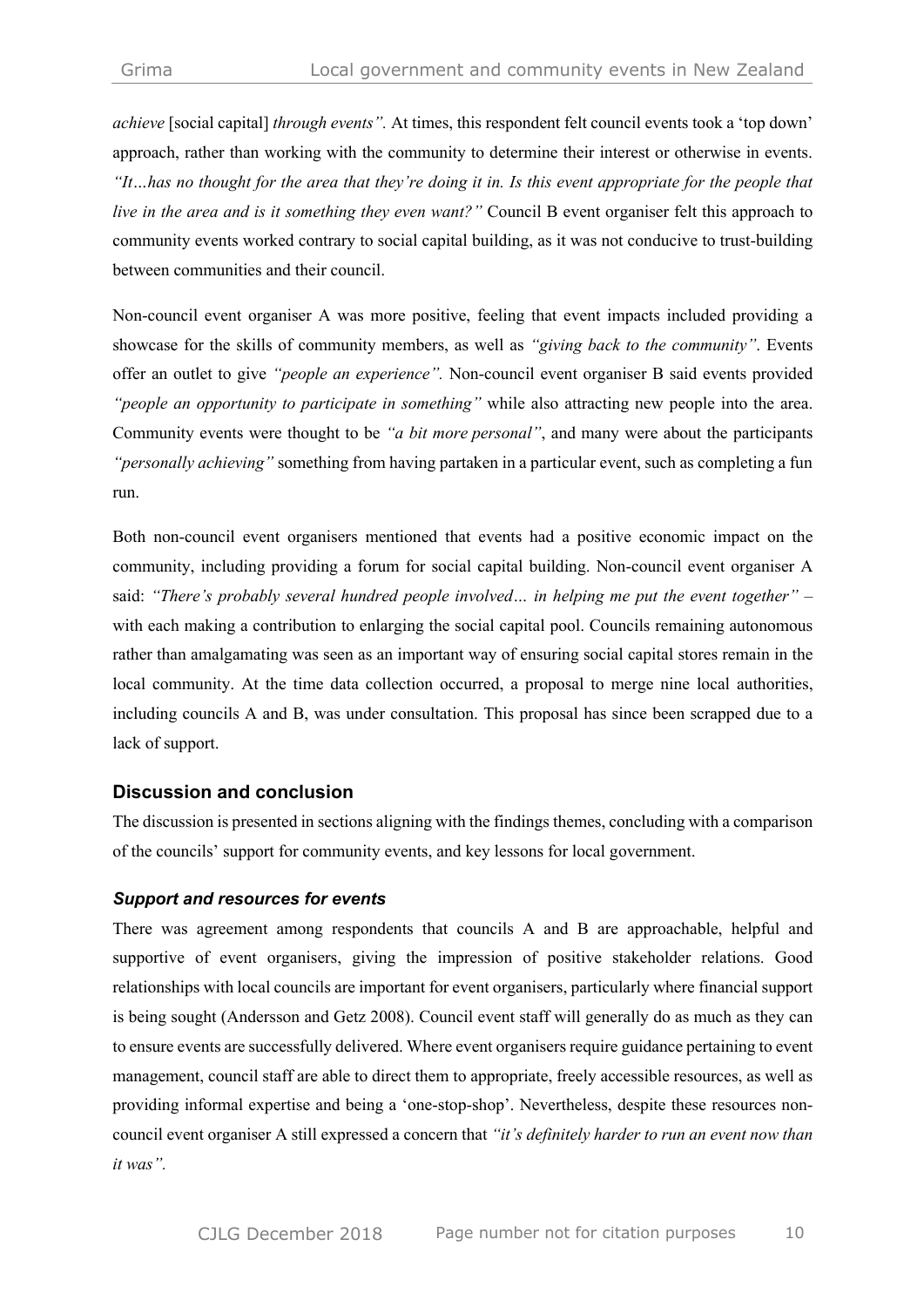The tangible investment made by both councils in community events can be divided into three parts: money, resources and expertise. Although some respondents raised concerns regarding the funding available and the conditions surrounding grants, both councils do dedicate budgets to non-council events, and also provide access to in-kind resources. Council B event organiser gave the impression that applications for the contestable fund are highly competitive, although the non-council event organiser from the same council area felt that applying for funding could be considered too onerous where spending conditions are attached to the funding.

Council A provides online event management guidelines, while council B has no similar resources available. This could be indicative of council A's smaller events portfolio, and therefore its reliance on non-council event organisers to produce events for community consumption. However, council B does intend to produce guidelines for events organisers and, in time, deliver training workshops and host networking events; but these initiatives are still at the planning stage. The literature does identify such activities as part of the role of local government in supporting community events (Derrett 2005). A combined council A and council B annual forum of local event organisers could be a long-term goal of these networking opportunities.

# *Event strategy*

Implementing a strategy effectively requires access to sufficient funding and resources. All respondents made reference to funding for events being challenging or insufficient; however exactly *how* the councils allocated, monitored and evaluated funding for events on an annual basis was beyond scope and not discussed in the interviews.

Existing literature suggests that local governments strategically support events for four broad reasons: strengthening the community, maintaining event sustainability, boosting economic development and increasing tourism to the area (O'Toole 2011). However, the results of the present study connect most strongly to events being used to strengthen the community. One could therefore question whether councils A and B could be more strategic and utilise events to achieve objectives beyond social outcomes. It is possible that neither council fully appreciates the multitude of impacts and benefits a strategically implemented portfolio of events can bring to their city. Understanding the impact of events would enable both councils to justify putting further resources into event delivery.

Council A does not work to a strategic events document of any description, even though relevant academic literature suggests that non-strategic use of events by local councils makes it hard for them to gather information on the effectiveness of their events (Wood 2006). Neglecting to adopt an events strategy or to set objectives to underpin event outputs makes it difficult for council A to measure the success of the events in question, or to assess the value the associated taxpayer investment. Council A's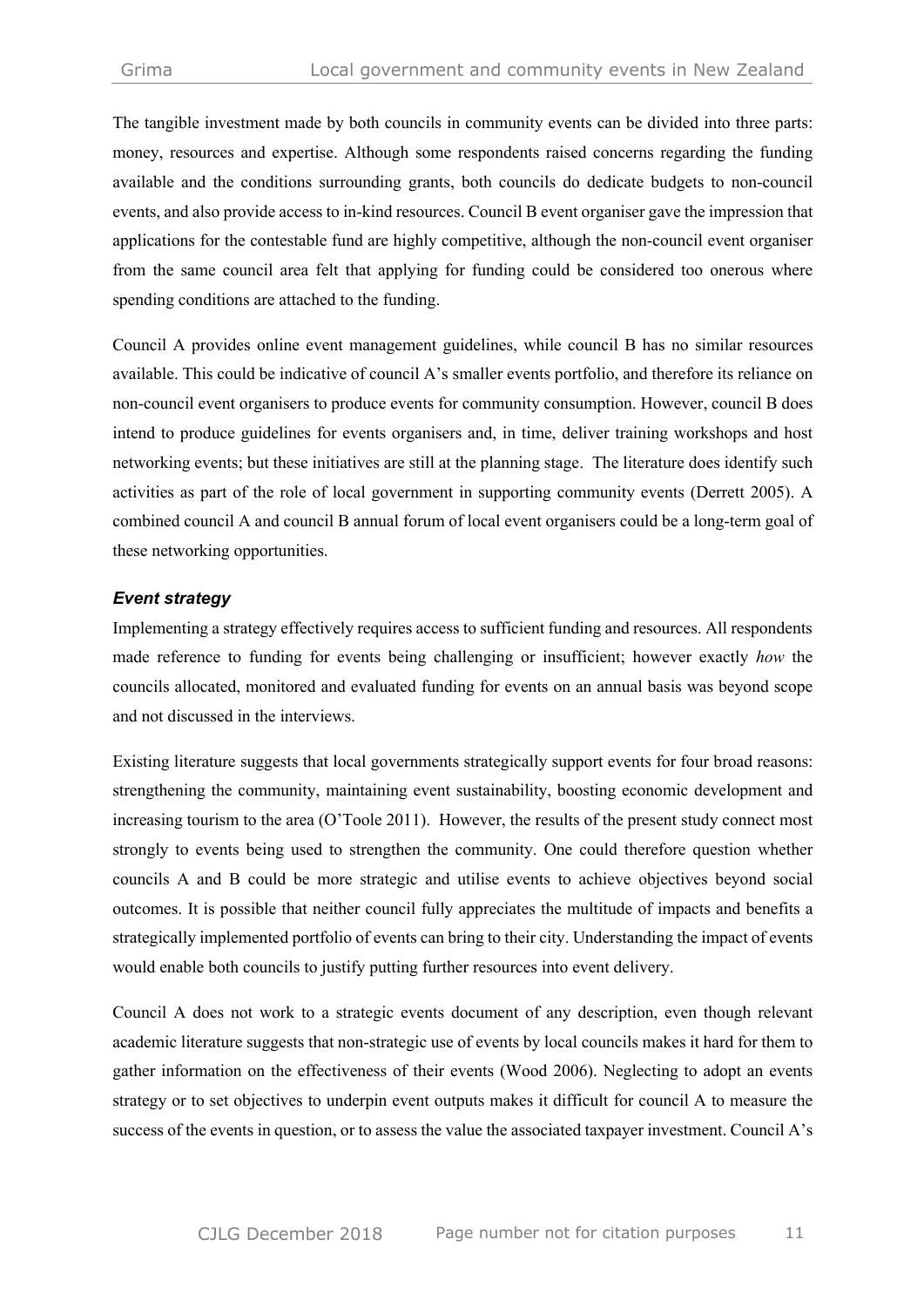event organiser did discuss strategic planning; however, this work was not aligned to any council-issued instruction or guidelines.

Although council B event outputs are guided by a broad events strategy, the document spans a ten-year period and will be outdated by the time it is due for renewal in 2023. Absent from the strategy are plans to regularly review, monitor or evaluate the strategy, or a list of the events it supports during its lifespan.

The comment from councillor B that councils should nurture the welfare of the community, which they did in part through community events, indicates that events are seen as just one aspect of a wider welfare role. Consideration could therefore be given to aligning any event strategies with other council strategy documents concerning community welfare projects funded and undertaken by council. The literature suggests that public agencies with responsibilities for welfare and well-being outcomes are increasingly realising that festivals, in particular, are a powerful tool for engaging effectively with communities (Phipps and Slater 2010).

In the case of both councils, the effectiveness of the event portfolio is not being measured in a structured and meaningful way. One could therefore argue that the councils make decisions to alter events based less on strategy or evidence than on emotion, instinct or economics. However, regardless of how strategic or otherwise either council's approach to events is, both are supportive of the delivery of a range of non-council events. As council resources are limited, one could see this as a strategic approach, since failure to support these community events would lead to a large gap in each council's events calendar.

#### *Impact of events*

Participants in this project identified event impacts as being only positive in nature, which is potentially due to their interest and commitment to community events, despite events being known to have both positive and negative impacts. These event impacts were seen as both economic and social. Economic impacts were cited as local retailers and business owners benefiting from events taking place through audience spending. The social impacts identified by participants match those described in the literature. They included positive social interaction, community cohesion development and improving the community's identity and confidence (Shone and Parry 2013); and encouraging participation and strengthening community connections (Finkel 2010).

All participants in this study were interested in the social returns that events could provide. Yet, although social impacts were considered paramount, no social impact measures appear to be in place to fully assess social impacts – whether from the event organiser, event audience or host community perspectives. While events supported by the councils were generally credited with helping social capital to be built within the community, it seems likely that more could be done to enable this to take place. The suggestion, from non-council event organiser A, for a biannual meeting between event organisers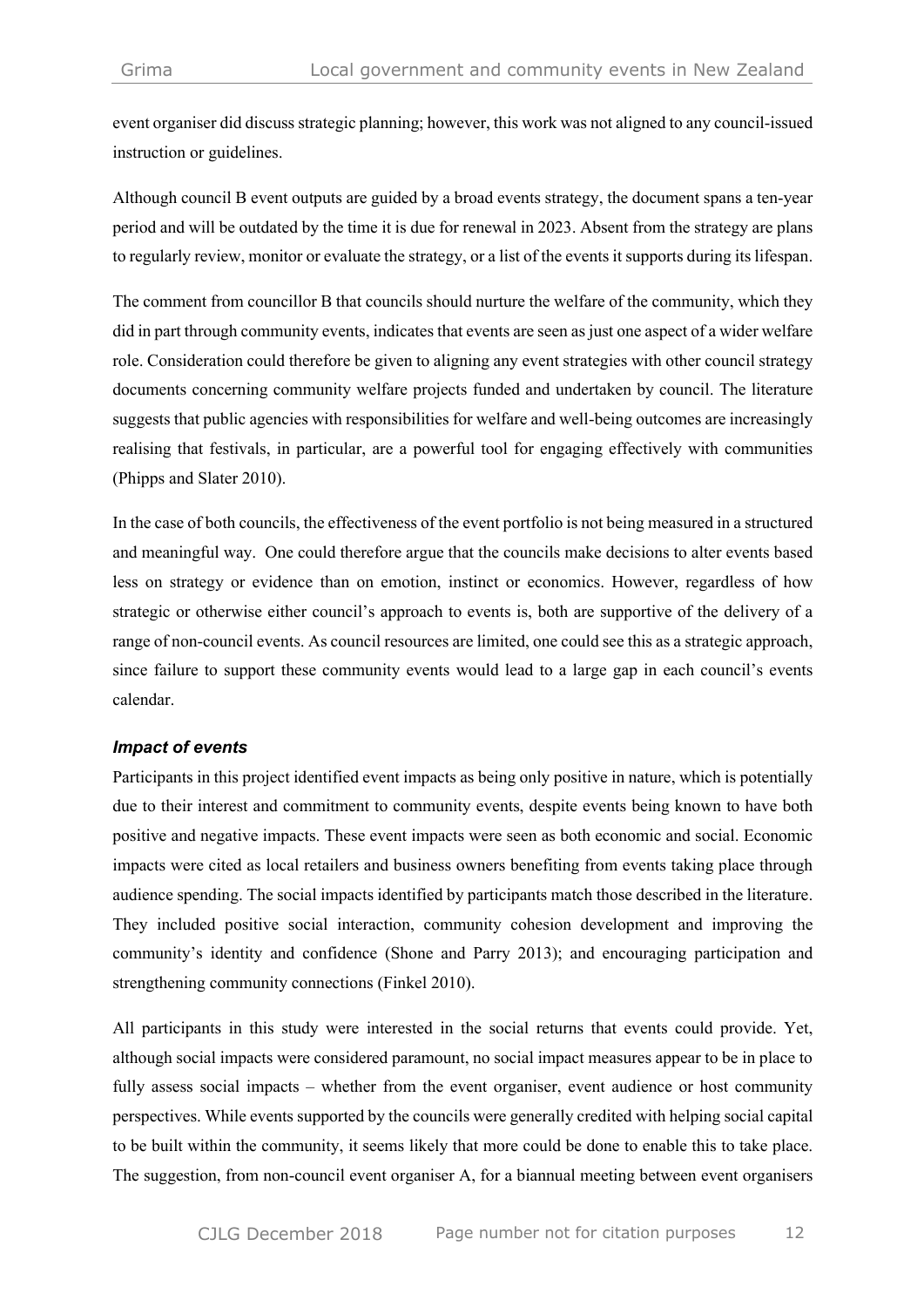and local event managers and council counterparts could further strengthen existing networks and build new connections. This could also work for council B, which intends to commence holding regular networking opportunities for event organisers, including training.

Trust is the basis of social capital building and maintenance (Keeley, 2007), an issue highlighted by council B event organiser, who was concerned that the 'top down' approach taken by council B regarding developing and implementing a portfolio of events without community consultation is not conducive to social capital building or to positive relations between council and community. Although the scope of event impacts on host communities is widely covered by the literature (Holmes et al. 2015; Pegg and Patterson 2010; Pugh and Wood 2004; Delamere 2001), event impacts do not appear to be fully understood, measured or evaluated by either council.

# *Comparison of councils' support for community events*

Both councils provide similar resources in order to plan, deliver and support community events; the main difference in this area being the amount of dedicated funding for events. Council B leads on event strategy, funding, developing new resources for event organisers and its plans to coordinate specific networking and training opportunities for them; however, it lacks online event management resources such as those available from council A. Table 1 compares the two councils' approach:

| Aspect/element                                               | <b>Council A</b> | <b>Council B</b> |
|--------------------------------------------------------------|------------------|------------------|
| Strategic events plan (current)                              | X                | $\sqrt{ }$       |
| Annual portfolio of events (council-staged)                  |                  | $\sqrt{ }$       |
| Contestable events fund                                      |                  | V                |
| Council-employed dedicated event staff                       |                  | $\mathcal{N}$    |
| Event management advice                                      | V                | $\mathcal{N}$    |
| Event management guidelines                                  | X                | $\sqrt{\star}$   |
| Online event management resources                            | V                | $\sqrt{ }$       |
| Online event promotion tools                                 |                  | N                |
| Networking events for event organisers                       | X                | $X^{**}$         |
| Training sessions for event organisers                       | X                | $X^{**}$         |
| Venue hire                                                   | V                | N                |
| Equipment loan                                               |                  | N                |
| Road closure advice                                          | V                | $\sqrt{ }$       |
| Awareness of event impacts                                   | $\sqrt{}$        | $\sqrt{ }$       |
| Monitoring and evaluation of event impacts                   | X                | X                |
| Developing new or existing event infrastructure              |                  | N                |
| Note. *Drafted, not public **Plans to commence in the future |                  |                  |

*Table 1: Comparison of Council A and Council B's support for community events*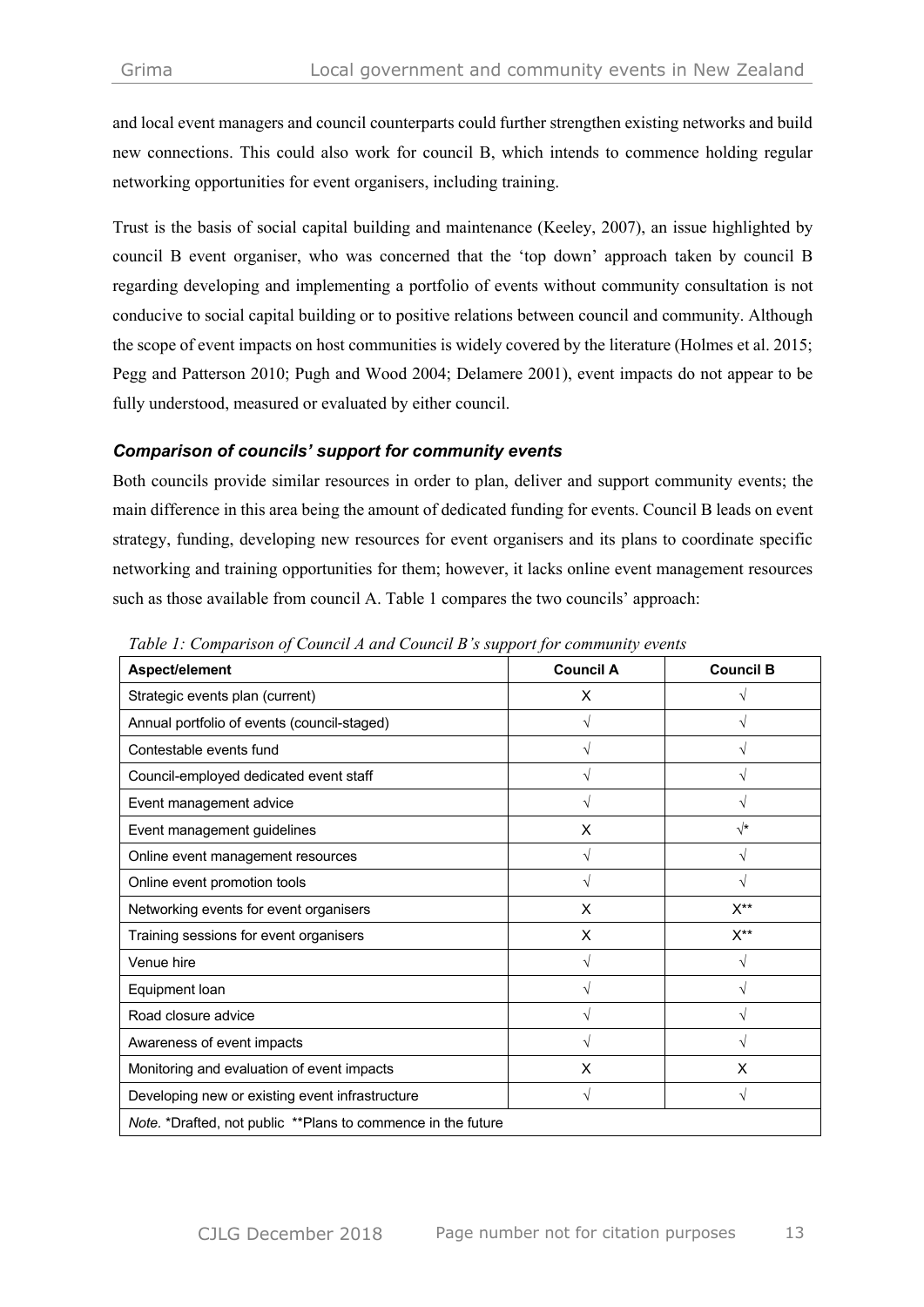# *Key lessons for local government*

The comparison of councils A and B highlights examples of resources that can be developed or made available by other local councils to support community events. Key lessons for local government regarding both good and poor practice as determined by the analysis of interviews, are presented in Table 2.

*Table 2: Key lessons for local government*

Events are beneficial to the community on many levels; therefore, a supportive, strategic and nurturing approach to staging events that adheres to good practice is recommended for local councils. An events strategy that is informed not just by the local council, but by the community and non-council event managers, is the foundation on which an effective portfolio of events can be built. Any strategy, however, should be coupled with measurable objectives and monitored impacts, and supported by a range of relevant event management resources, including easily accessible funding, information, training, networking and a central events calendar. The benefits of events to the community can be costeffectively extended by collaborating with neighbouring councils to share resources and deliver complementary events.

A poor practice approach by local council to events limits the documented social and economic benefits events can have in the community. Rather than be known as an events facilitator, supporter, champion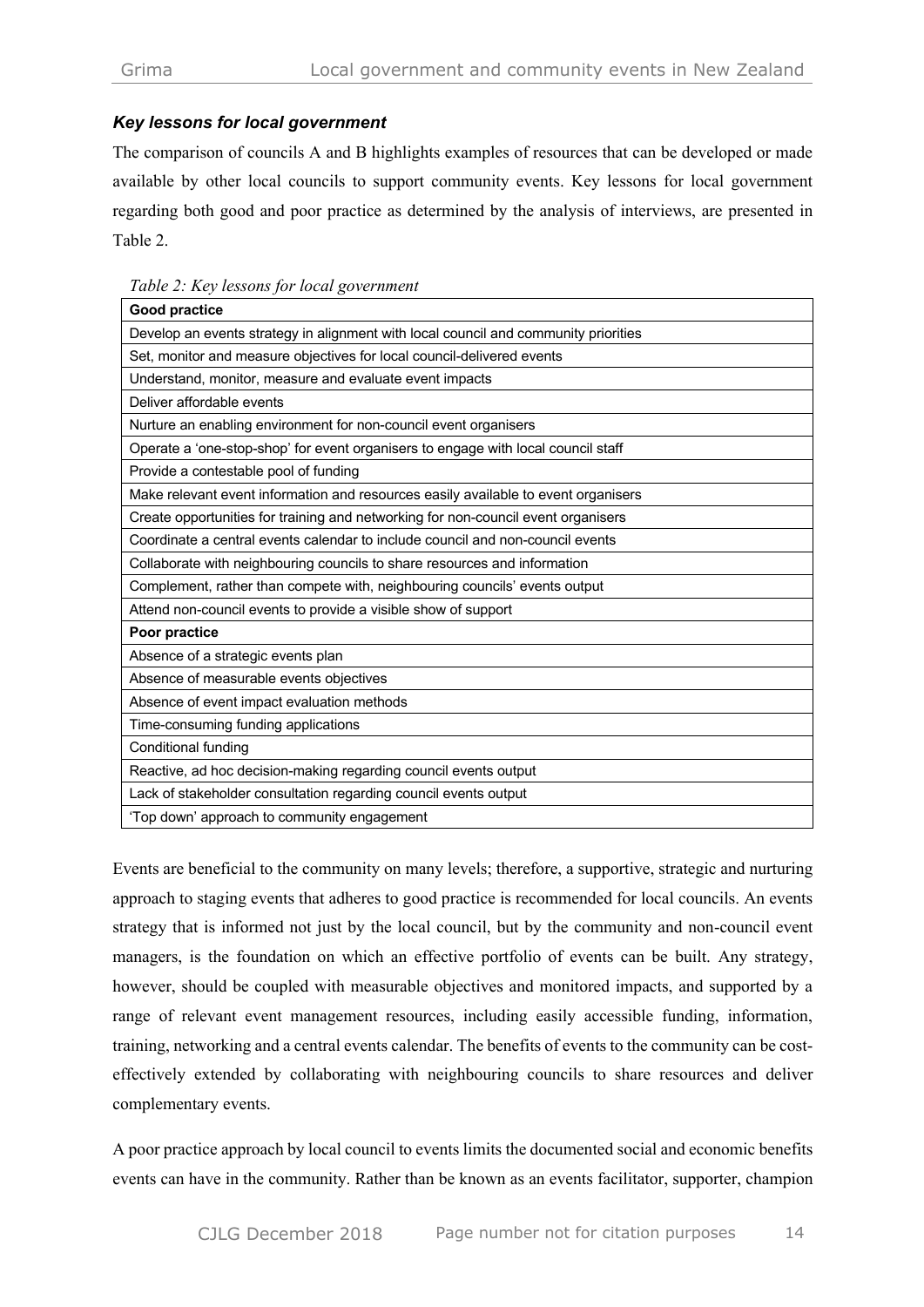and promoter, a local council may be perceived as a barrier to the delivery of an effective portfolio of council and non-council events. An absence of a strategic events plan supported by measurable objectives, lack of community consultation, and a 'top down' approach to community engagement works against events being effective in delivering positive community outcomes. A poor practice environment which non-council event organisers must negotiate may also ultimately result in a smaller number of delivered events, thus further diminishing the benefits of events to the community, and to local councils.

This research project has investigated the approaches to supporting the staging of community events, management strategies, and availability of event management resources within two neighbouring local councils. The perceived impacts of events on the host community, including social capital building, has also been explored, and key lessons for local government identified. Further study could investigate the impacts of events from the perspective of the host community and event attendees.

# **Declaration of conflicting interest**

The author declared no potential conflicts of interest with respect to the research, authorship, and/or publication of this article.

# **Funding**

The author received no financial support for the research, authorship, and/or publication of this article.

# **References**

- Allen, J., O'Toole, W., Harris, R. and McDonnell, I. (2011) *Festival and special event management.* (5th ed.) Milton: John Wiley & Sons.
- Andersson, T.D. and Getz, D. (2008) Stakeholder management strategies of festivals. *Journal of Convention & Event Tourism*, 9 (3), 199–220. https://doi.org/10.1080/15470140802323801
- Arcodia, C. and Whitford, M. (2006) Festival attendance and the development of social capital. *Journal of Convention & Event Tourism,* 8 (2), 1–17. https://doi.org/10.1300/J452v08n02\_01
- Bennett, R. and Koudelova, R. (2001) Image selection and the marketing of downtown areas in London and New York. *International Journal of Public Sector Management*, 14 (3), 205–220. https://doi.org/10.1108/09513550110390855
- Brennan-Horley, C., Connell, J. and Gibson, C. (2007) The Parkes Elvis revival festival: Economic development and contested place identities in rural Australia. *Geographical Research,* 45 (1), 71–84. https://doi.org/10.1111/j.1745-5871.2007.00429.x
- Buch, T., Milne, S. and Dickson, G. (2011) Multiple stakeholder perspectives on cultural events: Auckland's Pasifika Festival. *Journal of Hospitality Marketing & Management,* 20 (3-4), 311–328. https://doi.org/10.1080/19368623.2011.562416
- Delamere, T.A. (2001) Development of a scale to measure resident attitudes toward the social impacts of community festivals, part II: Verification of the scale. *Event Management*, 7 (1), 25–38. https://doi.org/10.3727/152599501108751452
- Derrett, R. (2005) Why do regional community cultural festivals survive? In: Allen, J. (ed.) *The impacts of events conference proceedings* (pp. 443–463). Sydney: University of Technology Sydney.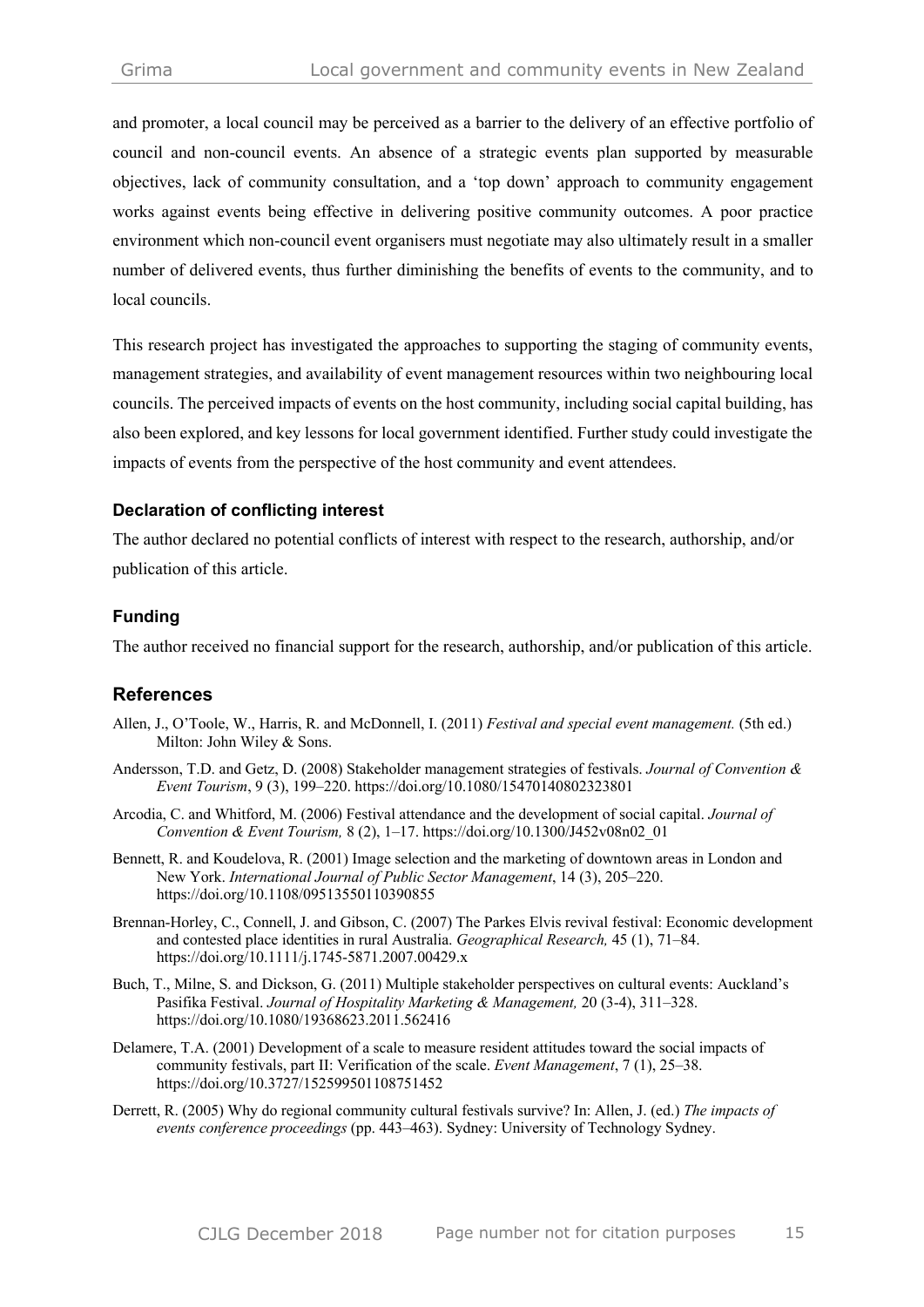- Finkel, R. (2010) 'Dancing around the ring of fire': Social capital, tourism resistance, and gender dichotomies at Up Helly Aa in Lerwick, Shetland. *Event Management,* 14 (4), 275–285. https://doi.org/10.3727/152599510X12901814778023
- Fredline, L., Jago, L. and Deery, M. (2003) The development of a generic scale to measure the social impact of events. *Event Management,* 8 (1), 23–37. https://doi.org/10.3727/152599503108751676
- Getz, D. (2002) Why festivals fail. *Event Management,* 7 (4), 209–219. https://doi.org/10.3727/152599502108751604
- Getz, D., Andersson, T. and Larson, M. (2007) Festival stakeholder roles: Concepts and case studies. *Event Management,* 10 (2), 103–122. https://doi.org/10.3727/152599507780676689
- Getz, D. and Frisby, W. (1988) Evaluating management effectiveness in community-run festivals. *Journal of Travel Research,* 27, 22–27. https://doi.org/10.1177/004728758802700105
- Grima, J. (2016) *A tale of two cities: Local government, community events and social capital building*. Master's degree thesis, Massey University, Wellington.
- Holmes, K., Hughes, M., Mair, J. and Carlsen, J. (2015) *Events and sustainability*. London: Routledge.
- Jakob, D. (2013) The eventification of place: Urban development and experience consumption in Berlin and New York City. *European Urban and Regional Studies,* 20 (4), 447–459. https://doi.org/10.1177/0969776412459860
- Jamieson, N. (2014) Sport tourism events as community builders: How social capital helps the 'locals' cope. *Journal of Convention & Event Tourism,* 15 (1), 57–68. https://doi.org/10.1080/15470148.2013.863719
- Jones, M.L. (2014) *Sustainable event management: A practical guide*. New York: Routledge. https://doi.org/10.4324/9780203768723
- Keeley, B. (2007) *Human capital: How what you know shapes your life.* (1st ed.) Paris, France: OECD Insights, OECD Publishing.
- Larson, M. (2002) A political approach to relationship marketing: Case study of the Storsjoyran Festival. *International Journal of Tourism Research,* 4 (2), 119–143. https://doi.org/10.1002/jtr.366
- Mackeller, J. (2013) World Rally Championship 2009: Assessing the community impacts on a rural town in Australia. *Sport in Society,* 16 (9), 1149–1163. https://doi.org/10.1080/17430437.2013.790893
- Nicholson, R.E. and Pearce, D.G. (2001) Why do people attend events: A comparative analysis of visitor motivations at four South Island events. *Journal of Travel Research*, 39 (4), 449–460. https://doi.org/10.1177/004728750103900412
- O'Toole, W. (2011) *Events feasibility and development: From strategy to operations*. Oxford: Butterworth-Heinemann.
- Pegg, S. and Patterson, I. (2010) Rethinking music festivals as a staged event: Gaining insights from understanding visitor motivations and the experiences they seek. *Journal of Convention & Event Tourism,* 11 (2), 85–99. https://doi.org/10.1080/15470141003758035
- Phipps, P. and Slater, L. (2010) *Indigenous cultural festivals: Evaluating impact on community health and wellbeing.* Melbourne, Australia: Globalism Research Centre, RMIT University.
- Pickernell, D., O'Sullivan, D., Senyard, J.M. and Keast, R.L. (2007) Social capital and network building for enterprise in rural areas: Can festivals and special events contribute? In *Proceedings of 30th Institute for Small Business and Entrepreneurship Conference* (pp. 1–18).
- Pugh, C. and Wood, E.H. (2004) The strategic use of events within local government: A study of London Borough councils. *Event Management,* 9 (1-2), 61–71. https://doi.org/10.3727/1525995042781093
- Reid, S. (2007). Identifying social consequences of rural events. *Event Management*, 11 (1-2), 89–98. https://doi.org/10.3727/152599508783943192
- Shone, A. and Parry, B. (2013) *Successful event management: A practical handbook*. Andover: Cengage Learning.
- Small, K. (2007) Social dimensions of community festivals: An application of factor analysis in the development of the Social Impact Perception (SIP) scale. *Event Management,* 11 (1-2), 45–55. https://doi.org/10.3727/152599508783943219